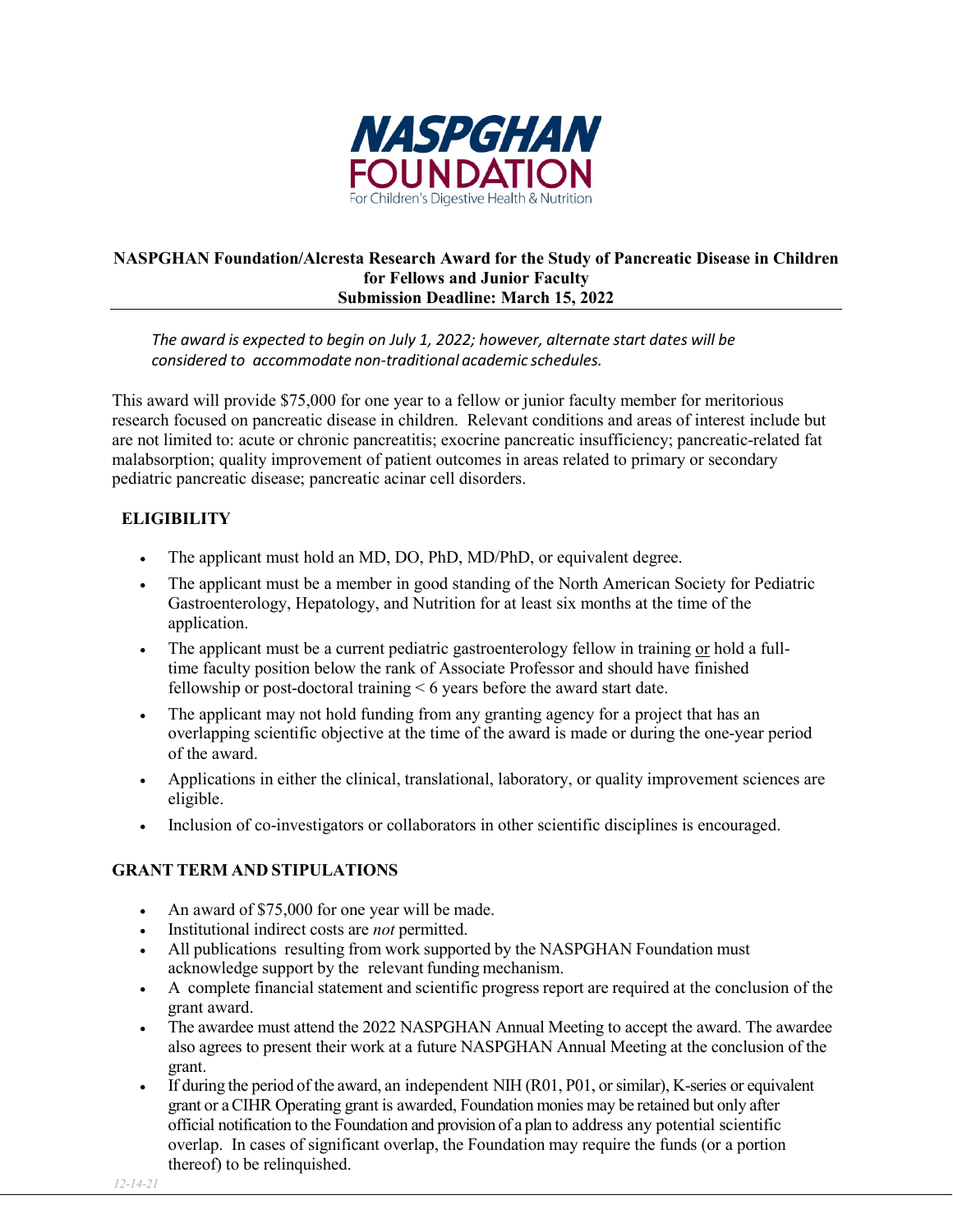#### **Review Procedures**

NASPGHAN Research Committee members and *ad hoc* experts invited by the Research Committee Study Section Chairs will review the applications and score proposals using the National Institutes of Health scoring system. This scoring system uses a 9-point scale for the overall impact score and individual scores for (at least) five scored criteria (significance, innovation, approach, investigators, and environment).

Competitive applications are expected to have the potential to impact the field of pediatric gastroenterology and the care of children with pancreatic disease. Applications from a broad range of scientific inquiry are encouraged.

Members of the review panel will follow strict conflict of interest guidelines. Contact between the applicant or sponsors with committee members regarding applications is strictly prohibited and will lead to potential disqualification.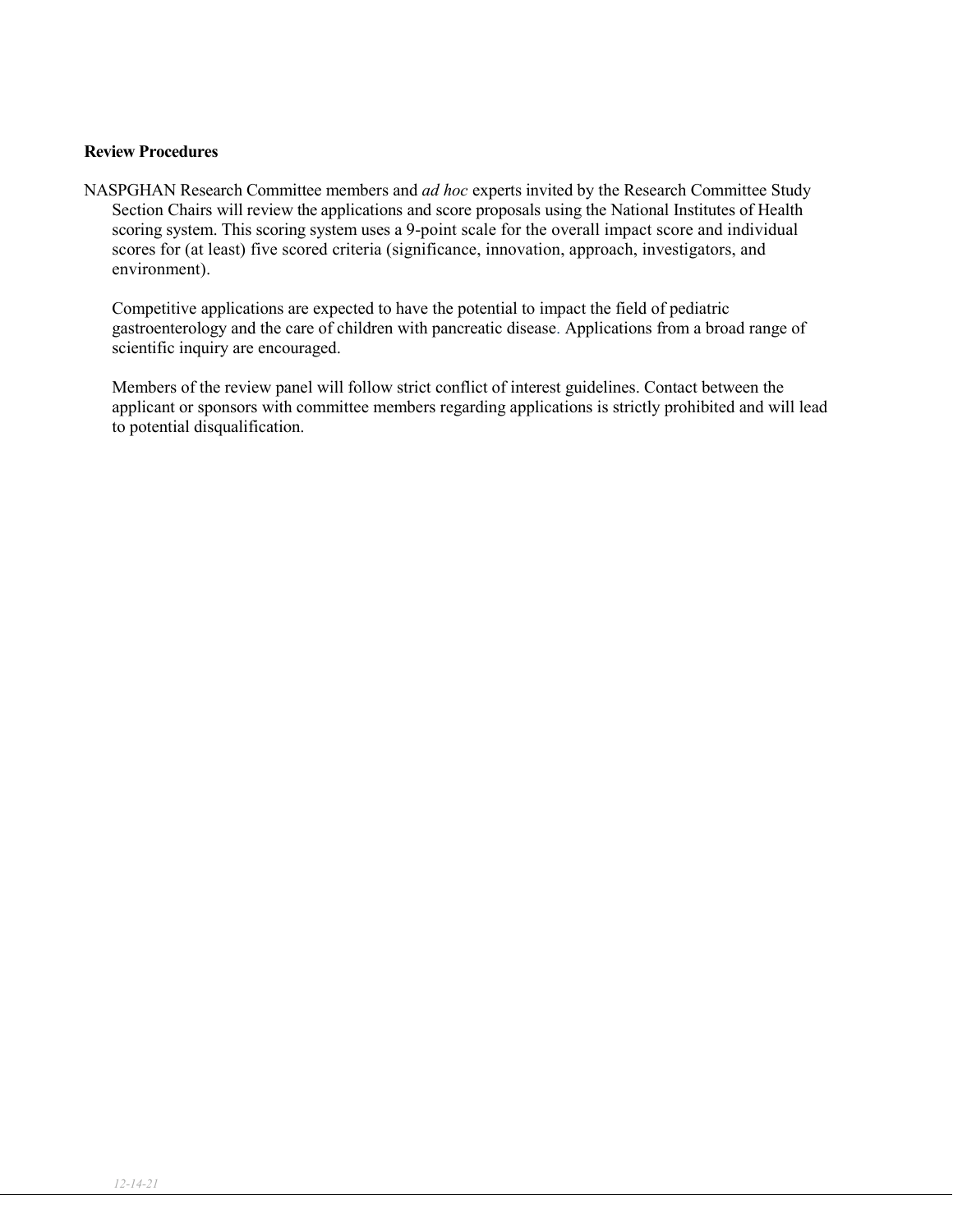

### **NASPGHAN Foundation/Alcresta Research Award for the Study of Pancreatic Disease in Children for Fellows and Junior Faculty**

# APPLICATIONINSTRUCTIONS

## **FAILURE TO ADHERE STRICTLY TO THESE GUIDELINES COULD RESULT IN THE DISQUALIFICATION OF YOUR APPLICATION**

Completed applications must include the following.

1. NIH biographical sketch in NIH format of the principal investigator and if applicable, other key personnel. Fellow applicants should also include the NIH Biosketch for their primary mentor. Faculty applicants may choose (optional) to include the NIH Biosketch of their primary mentor. NIH biosketch format and instructions (non-fellowship) are posted at [https://grants.nih.gov/grants/forms/biosketch.htm.](https://grants.nih.gov/grants/forms/biosketch.htm) The biosketches should also list specific aims of all active research funding to permit an assessment of scientific overlap with existing extramural funding.

2. The research plan structured according to the NIH format as outlined below with 1/2-inch margins. Times New Roman or Arial font no less than 11 point are required. Page limitations and style requirements are strictly enforced. (No application more than SIX single-spaced pages will be reviewed. References are not included in this maximum page count).

- Scientific summary of the project (one page);
- Specific aims (one page);
- Research Strategy (4 pages) including Significance, Innovation, and Approach

#### *(a) Significance*

- ∗ Explain the importance of the problem or critical barrier to progress in the field that the proposed project addresses.
- ∗ Explain how the proposed project will improve scientific knowledge, technical capability, and/or clinical practice in one or more broad fields.
- ∗ Describe how the concepts, methods, technologies, treatments, services, or preventative interventions that drive this field will be changed if the proposed aims are achieved.
- *(b) Innovation*
- ∗ Explain how the application challenges and seeks to shift current research or clinical practice paradigms.
- ∗ Describe any novel theoretical concepts, approaches or methodologies, instrumentation or interventions to be developed or used, and any advantage over existing methodologies, instrumentation, or interventions.
- ∗ Explain any refinements, improvements, or new applications of theoretical concepts, approaches or methodologies, instrumentation, or interventions.

*(c) Approach*